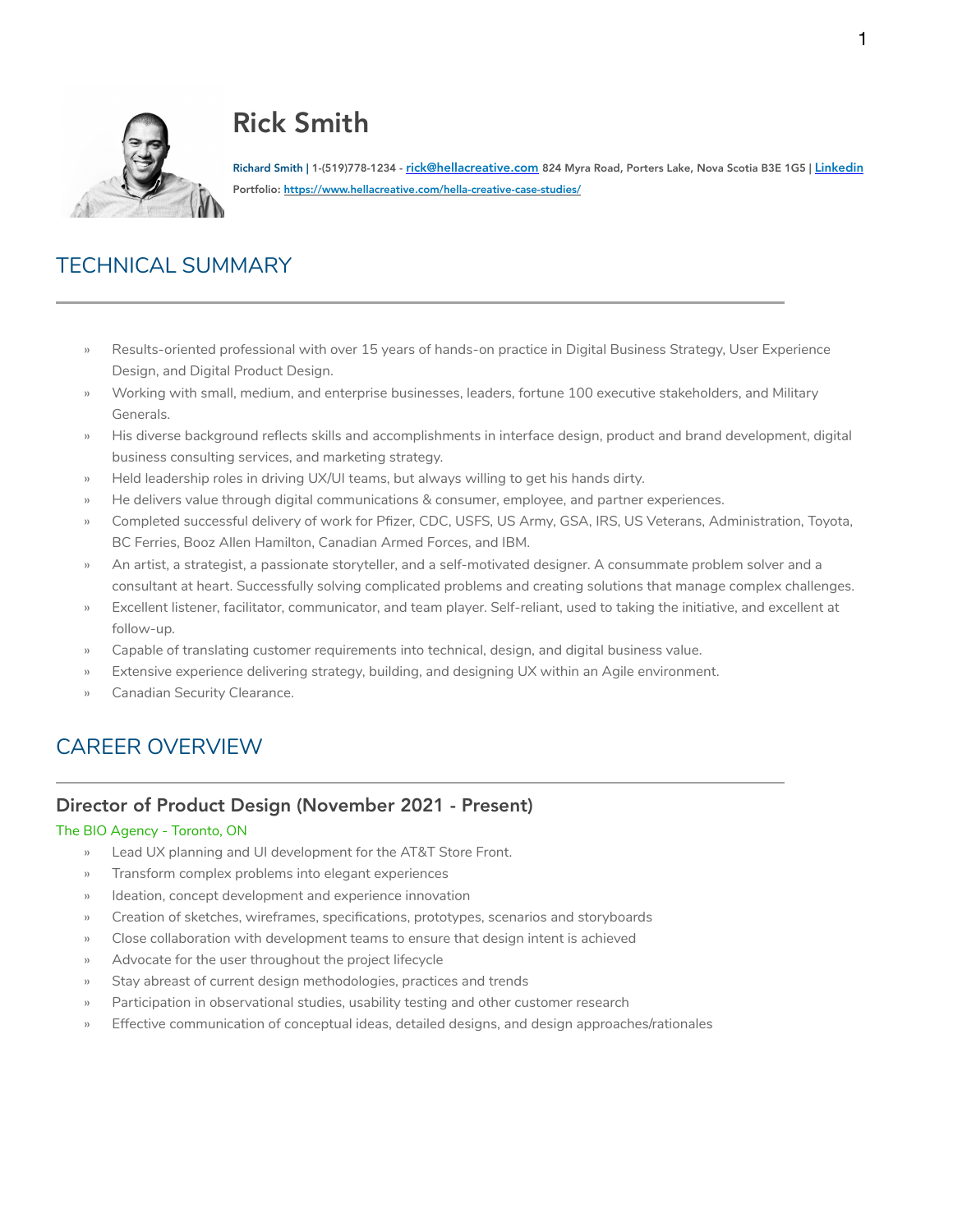## Senior UX Designer (May 2020 - November 2021)

#### REDspace - Bedford, NS

- » Lead UX planning and UI development for the Canadian Armed Forces digital learning platform. Delivered video storage and LMS integration platform.
- IBM Your Learning Platform provided UX refinement to the enterprise-level global learning platform.
- Patriot One Technologies Developed UX, UI and Visual Design for a mobile application to support security personnel. The mobile platform delivers video and mobile alerts from the companies threat detection software and infrastructure.

## Digital Consultant & UX/UI Architect (January 1998 - May 2020)

#### Hella Creative Solutions - Toronto, ON - Freelance

Specializing in customer experience, design, digital strategy and agile product development.

- » Managed, organized and designed digital experiences across industry sectors, including automotive, life sciences, consumer goods and others. Clients included top Fortune 1000 companies including Pfizer, Toyota, Ford Motor Company, AIG, WPP, EY, Thomson Reuters, Johnson & Johnson, IRS, USFS.
- » Lead user experience and user interface development for digital products, including web and mobile applications, motion graphics, video, multimedia and other products. Working closely with department leads; ensuring system architecture, development, product management and QA teams work in unison.

## Solution & Technical Sales Consultant (April 2018 - August 2019)

#### Igloo Software - Kitchener, ON

SaaS Digital workplace software product development.

- » Drive technical sales through the entire sales process as well as customer success.
- » Analysis of customer requirements deliver conception of architectures for customer solutions and build specification of individual customer requirements.
- » Designed a go-to-market strategy for Igloo Consulting team. Developed services delivery framework, process and workflows.
- » Provide technical and product knowledge expertise to clients, Customer Managers, Account Managers, for Igloo Software implementation and integrations

## Senior Digital Consultant / Product Owner (March 2011 - April 2017)

#### Booz Allen Hamilton - Washington, DC, USA

Provides consulting, analysis and engineering services to public and private sector organizations and nonprofits.

- » Served as the senior digital strategist for Booz Allen's Strategic Innovation Group (SIG) providing strategic direction to user experience and design. Led diverse project teams involving analysts, developers, UX designer's UI Visual Designers and strategists to develop web and mobile experiences.
- » Led development and implementation of Adobe Experience Manager (AEM) and the Adobe Marketing Cloud suite of products for Booz Allen's public-facing web presence and other digital properties (e.g., innovation.bah.com, Envoi magazine). The project resulted in the firm's first enterprise content management system (CMS) and data intelligence platform reaching thousands of users. Received numerous Team & Performance Awards for these efforts.
- » Led a team of 6 corporate partner designers and writers to create a communications platform in support of a successful \$425 million procurement. The platform included brand development, messaging, motion graphics video production and web interface development.
- » Led proposal development and capture for large digital experience programs, including Recreation.gov—a bid valued at \$450M—and over .gov sites and programs. Developed prototypes, videos, user interfaces and other assets for the proposals. Contributed to proposal wins for Recreation.gov, the Dept. of Commerce, the Securities and Exchange Commission and other clients.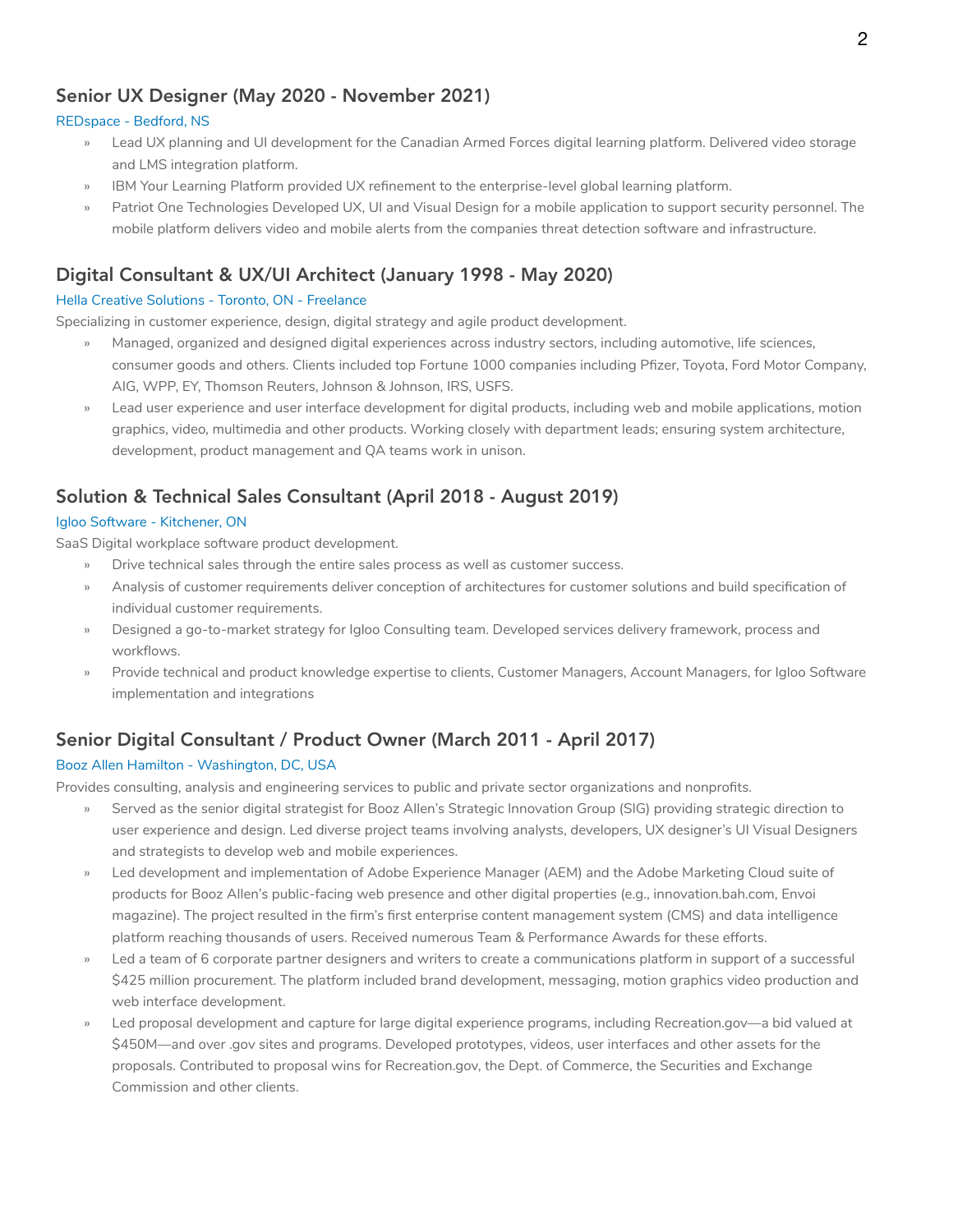» Developed the brand recognition portal for Johnson & Johnson to capture the social conversation, competitor insights and financial data. The platform provided actionable intelligence from practitioners to the C-Suite. The project resulted in \$3 million in revenue over 3 years.

## Digital Consultant & UX/UI and Interaction Designer (January 2005 - January 2008)

#### MJM Creative Services - New York, NY, USA

Digital advertising and event management agency delivering digital interactive enterprise experiences.

- » Developed digital products and programs for clients including Pfizer, Boehringer Ingelheim, GSK and others. Worked with other WPP agencies including Grey, CommonHealth, Y&R and other agencies.
- » Led strategy, design and development of a corporate communication Web application (PfieldNet) for Pfizer's North American sales force. The system helped the organization reach its sales target of \$23.9 billion for 2006.
- » Designed and developed a 3D virtual world training and communication platform for MJM's pharmaceutical and automotive sector clients, including Pfizer, Boehringer Ingelheim, Merck and Ford.

## Creative Director, Art Director / Principal (January 2004 - January 2005)

#### Wallop Creative Inc. - Vancouver, BC

A boutique creative agency that produced web and multimedia products for luxury destination brands and campaigns in the hospitality industry as well as the media and entertainment sector.

» Developed award-winning websites and motion graphics for clients that included the Canadian Television Network and the Pacific Ocean Shelf Tracking Project.